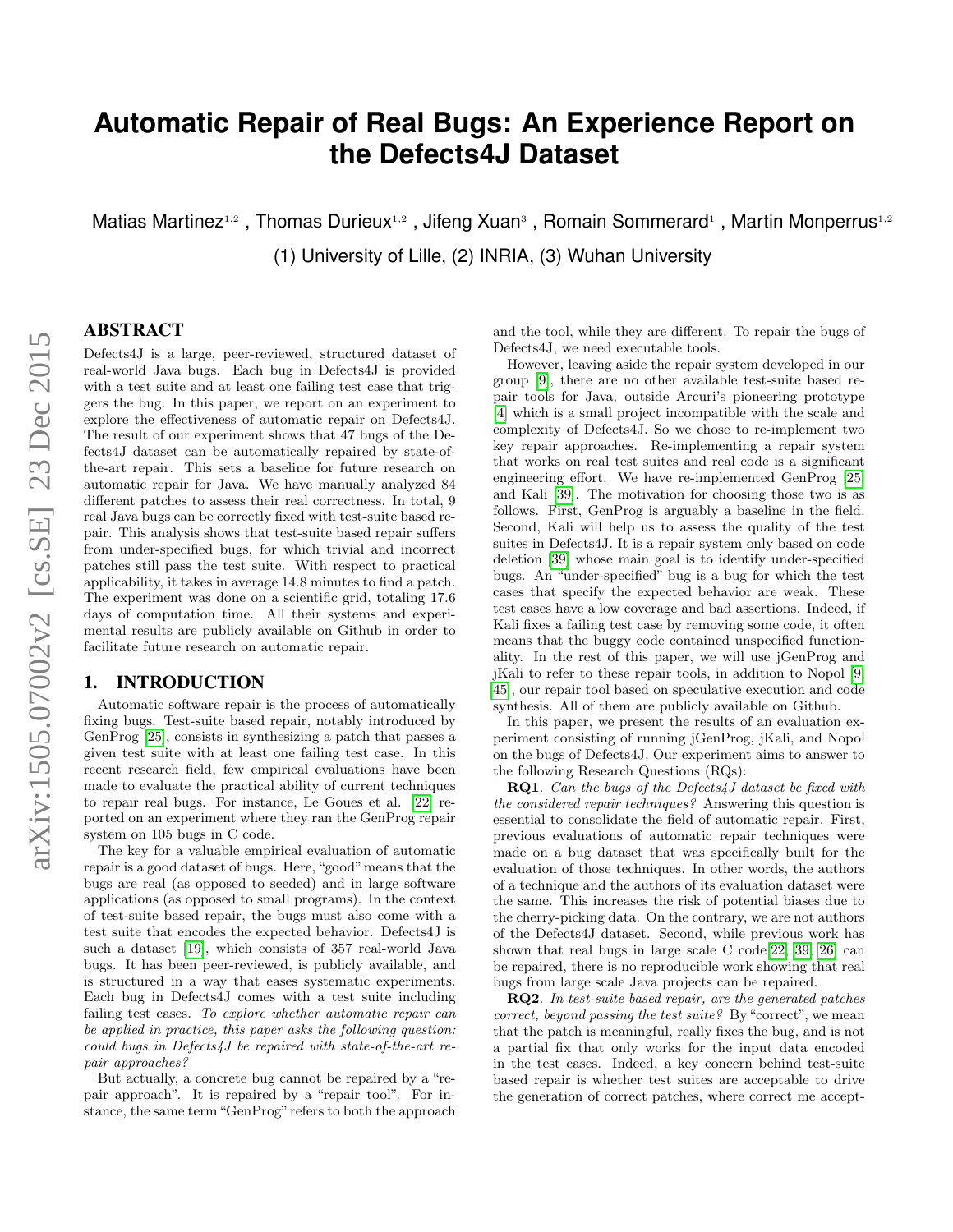able. Since the inception of the field, this question has been raised many times and is still a hot question: Qi et al.'s recent results [\[39\]](#page-11-0) show that most GenProg's patches on the classical GenProg benchmark of 105 bugs are incorrect. We will answer RQ2 with a manual analysis of patches synthesized for Defects4J.

RQ3. Which bugs in Defects4j are under-specified? For those bugs, current repair approaches fail to synthesize a correct patch due to the lack of test cases. Those bugs are the most challenging bugs: to automatically repair them, one needs to reason on the expected functionality below what is encoded in the test suite, to take into account a source of information other than the test suite execution.

RQ4. How long is the execution time of each repair approach? The answer to this question also contributes to assess the practical applicability of automatic repair on real code.

Our experiment considers 224 bugs that are spread over 231K lines of code and 12K test cases in total. We ran the experiment for over 17.6 days of computational time on Grid'5000 [\[5\]](#page-10-6), a large-scale grid for scientific experiments.

Our contributions are as follows:

- Answer to RQ1. The Defects4J dataset contains bugs that can be automatically repaired with state-ofthe-art techniques. Our implementations of jGenProg, jKali, and Nopol fix together 47 out of 224 bugs with 84 different patches. Nopol is the technique that fixes the largest number of bugs (35/47); some bugs are repaired by all three considered repair approaches (12/47). This work can be viewed as a baseline for future usage of Defects4J in automatic repair research.
- Answer to RQ2. Our manual analysis of all 84 generated patches shows that 11/84 are correct, 61/84 are incorrect, and 12/84 require a domain expertise, which we do not have. The incorrect patches tend to overfit the test cases. This is a novel piece of evidence that either the current test suites are too weak or the current automatic repair techniques are too dumb.
- Answer to RQ3. Defects4J contains very weakly specified bugs. Correctly fixing those bugs by an automatic repair approach that reasons beyond the test suite execution, using other sources of information, can be considered as the next milestone for the field.
- Answers to RQ4. The process of searching for a patch is a matter of minutes for a single bug (RQ4). This is an encouraging piece of evidence for this research have an impact on practitioners.

For sake of open science and reproducible research, our code and experimental data are publicly available on Github: <http://github.com/Spirals-Team/defects4j-repair/>, <http://github.com/SpoonLabs/nopol>, <http://github.com/SpoonLabs/astor>

The remainder of this paper is organized as follows. Section [2](#page-1-0) provides the background of test-suite based repair and the dataset. Section [3](#page-2-0) presents our experimental protocol. Section [4](#page-3-0) details answers to our research questions. Section [5](#page-6-0) studies three generated patches in details. Section [6](#page-8-0) discusses our results and Section [7](#page-9-0) presents the related work. Section [8](#page-9-1) concludes this paper and proposes future work.



<span id="page-1-1"></span>Figure 1: Overview of test-suite based repair: it takes a buggy program and its test suite as input, incl. a failing test case; the output is the patch that passes the whole test suite if such patch exists.

# <span id="page-1-0"></span>2. BACKGROUND

In this paper, we consider one kind of automatic repair called test-suite based repair. We now give the corresponding background and present the dataset and repair approaches that are used in our experiment.

#### 2.1 Test-Suite Based Repair

Test-suite based repair generates a patch according to failing and passing test cases. Different kinds of techniques can be used, such as genetic programming search in GenProg [\[25\]](#page-10-0) and SMT based program synthesis in SemFix [\[34\]](#page-11-2). Often, before patch generation, a fault localization method is applied to rank the statements according to their suspiciousness. The intuition is that the patch generation technique is more likely to be successful on suspicious statements.

Fig. [1](#page-1-1) presents a general overview of test-suite based repair approaches. In a repair approach, the input is a buggy program as well as its test suite; the output is a patch that makes the test suite pass, if any. To generate a patch for the buggy program, the executed statements are ranked to identify the most suspicious statements. Fault localization is a family of techniques for ranking potential buggy statements [\[18,](#page-10-7) [3,](#page-10-8) [46\]](#page-11-3). Based on the statement ranking, patch generation tries to modify a suspicious statement. For instance, GenProg [\[25\]](#page-10-0) adds, removes, and replaces AST nodes. Once a patch is found, the whole test suite is executed to validate the patch; if the patch is not validated by the test suite, the repair approach goes on with next statement and repeats the repair process.

# <span id="page-1-2"></span>2.2 Defects4J

Defects4J by Just et al. [\[19\]](#page-10-2) is a bug database that consists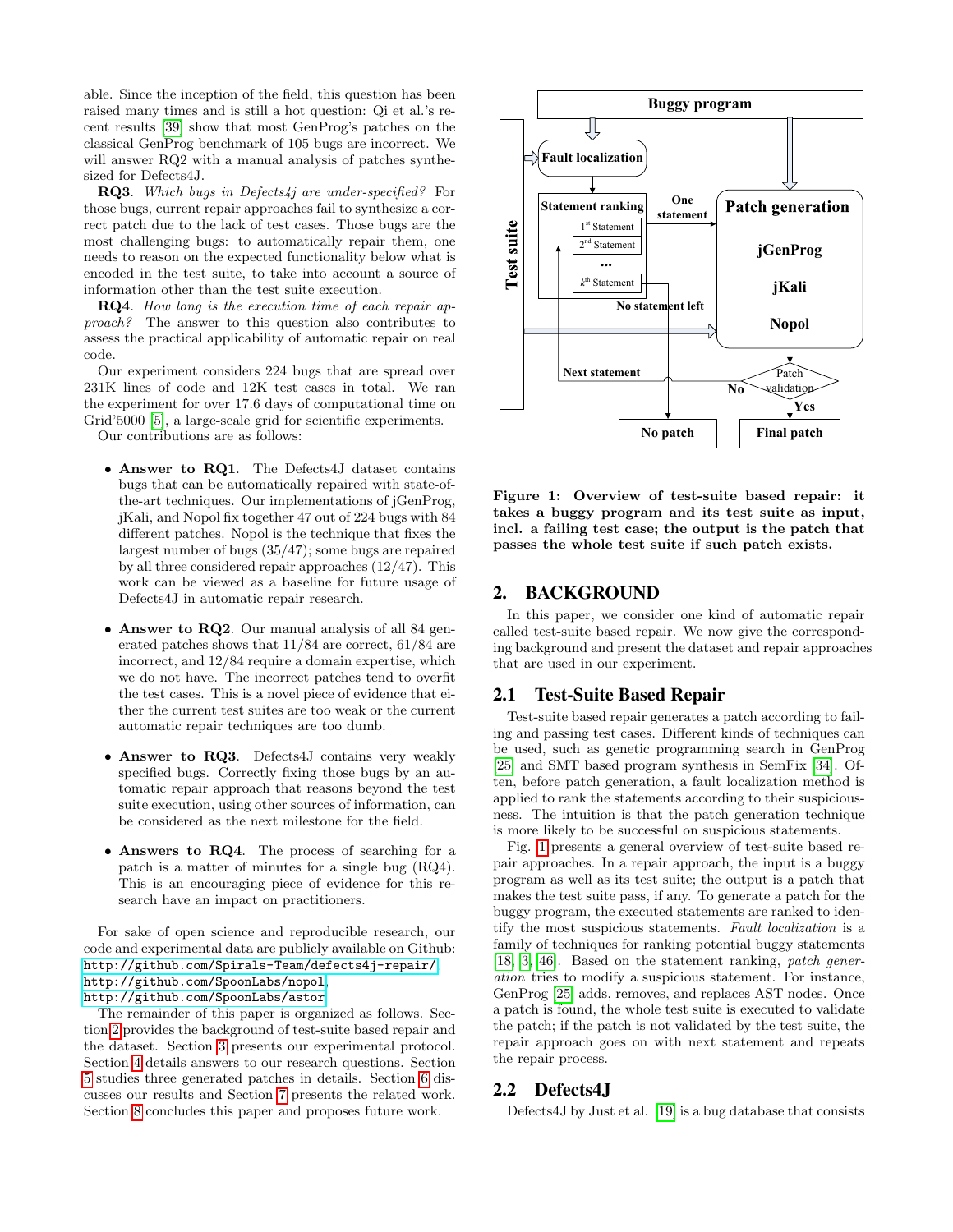<span id="page-2-6"></span>Table 1: The Main Descriptive Statistics of Considered Bugs in Defects4J. The Number of Lines of Code and the Number of Test Cases are Extracted from the Most Recent Version of Each Project.

| Project      |     | $\#Bugs Source KLoC Test KLoC  \#Test cases$ |     |        |
|--------------|-----|----------------------------------------------|-----|--------|
| Commons Lang | 65  | 22                                           |     | 2,245  |
| JFreeChart   | 26  | 96                                           | 50  | 2,205  |
| Commons Math | 106 | 85                                           | 19  | 3,602  |
| Joda-Time    | 27  | 28                                           | 53  | 4,130  |
| Total        | 224 | 231                                          | 128 | 12.182 |

of 357 real-world bugs from five widely-used and large opensource Java projects. Bugs in Defects4J are organized in a unified structure that abstracts over programs, test cases, and patches.

Defects4J provides research with reproducible software bugs and enables controlled studies in software testing research (e.g., [\[35,](#page-11-4) [20\]](#page-10-9)). To our knowledge, Defects4J is the largest open database of well-organized real-world Java bugs. In our work, we use four out of five projects, i.e., Commons Lang,<sup>[1](#page-2-1)</sup> JFreeChart,<sup>[2](#page-2-2)</sup> Commons Math,<sup>[3](#page-2-3)</sup> and Joda-Time.<sup>[4](#page-2-4)</sup> We do not use the Closure Compiler project<sup>[5](#page-2-5)</sup> because the test cases in Closure Compiler are organized in a non-conventional way, using scripts rather than standard JUnit test cases. This prevents us from running with our platform and is left for future work. Table [1](#page-2-6) presents the main descriptive statistics of bugs in Defects4J.

#### 2.3 Repair Approaches

GenProg [\[25\]](#page-10-0) repairs programs as follows. It randomly deletes, adds, and replaces abstract syntax tree nodes in the program. The modification point is steered by spectrum based fault localization. Pieces of code that are inserted through addition or replacement always come from the same program, based on the "redundancy hypothesis" [\[31\]](#page-11-5). Gen-Prog is a generic repair approach and does not target any particular fault class.

Kali [\[39\]](#page-11-0) performs program repair by only removing or skipping code. Even if "repair" is achieved in the sense that the patches make the test suite passing, its primary goal is not repair per se. Instead, the goal of Kali is to identify weak test suites and under-specified bugs.

Nopol [\[9,](#page-10-3) [45\]](#page-11-1) targets a specific fault class: conditional bugs. It repairs programs by either modifying an existing if-condition or adding a precondition (aka. a guard) to any statement or block in the code. The modified or inserted condition is synthesized via input-output based code synthesis with SMT [\[16\]](#page-10-10).

# <span id="page-2-0"></span>3. EXPERIMENTAL PROTOCOL

We present an experimental protocol to assess the effectiveness of different automatic repair approaches on the realworld bugs of Defects4J. The protocol supports the analysis of several dimensions of automatic repair: fixability, patch correctness, under-specified bugs, performance. We first list the Research Questions (RQs) of our work; then we describe the research protocol of our experiment; finally, we present the implementation details.

# 3.1 Research Questions

#### *3.1.1* RQ1*. Fixability*

Which bugs of Defects4J can be automatically repaired? How many bugs can be repaired by each system?

Fixability is the basic evaluation criterion of automatic repair research. In test-suite based repair, a bug is said to be fixed if the whole test suite passes. To answer this question, we run each repair approach on each buggy program of the dataset under consideration and count the number of bugs, which are patched and can pass the test suite.

#### *3.1.2* RQ2*. Patch Correctness*

Which bug fixes are semantically correct (beyond passing the test suite)?

A patch that passes the whole test suite may not be exactly the same as the patch written by developers. It may be syntactically different yet correct. It may also be incorrect when the test suite is not well-designed and misses important test cases and assertions. To answer this question, we manually examine all synthesized patches to identify the correctness as explained in [3.2.3.](#page-3-1)

#### *3.1.3* RQ3*. Under-Specified Bugs*

Which bugs in Defects4j are not sufficiently specified by the test suite?

In test-suite based repair, the quality of a synthesized patch is highly dependent on the quality of the test suite. In this paper, we define an "under-specified bug" as a bug for which the test cases (that specify the expected behavior) have a low coverage and weak assertions. To find such under-specified bugs, we use two pieces of evidence. First, we closely look at the results of jKali. Since this repair system removes code and skips code execution, if it finds a patch, it hints that a functionality is not specified at all. Second, for patches found by jGenProg or Nopol, our manual analysis of the patch may also reveal an under-specification.

#### *3.1.4* RQ4*. Performance (Execution Time)*

How long is the execution time of each repair approach?

It is time-consuming to manually repair a bug. Test-suite based repair automates the process of patch generation. To conduct a quantitative analysis on the performance of automatic repair, we evaluate the execution time of each repair approach.

# 3.2 Protocol

We run three repair systems jGenProg, jKali and Nopol on the Defects4J dataset (Section [2.2\)](#page-1-2). Since the experiment requires a large amount of computation, we run it on a grid (Section [3.2.2\)](#page-3-2). We then manually analyze all the synthesized patches (Section [3.2.3\)](#page-3-1).

#### *3.2.1 Repair Systems Under Study*

In this experiment, we consider a dataset of bugs in software written in the Java programming language, so we study repair systems that are able to handle this programming language. This is the first selection criterion. The second one is

<span id="page-2-1"></span><sup>1</sup>Apache Commons Lang, [http://commons.apache.org/](http://commons.apache.org/lang) [lang](http://commons.apache.org/lang).

<span id="page-2-2"></span> $^{2}$ J $\rm{FreeChar}$ , <http://jfree.org/jfreechart/>.

<span id="page-2-3"></span><sup>3</sup>Apache Commons Math, [http://commons.apache.org/](http://commons.apache.org/math) [math](http://commons.apache.org/math).

<span id="page-2-4"></span> $^4$ Joda-Time, <http://joda.org/joda-time/>.

<span id="page-2-5"></span><sup>5</sup>Google Closure Compiler, [http://code.google.com/](http://code.google.com/closure/compiler/) [closure/compiler/](http://code.google.com/closure/compiler/).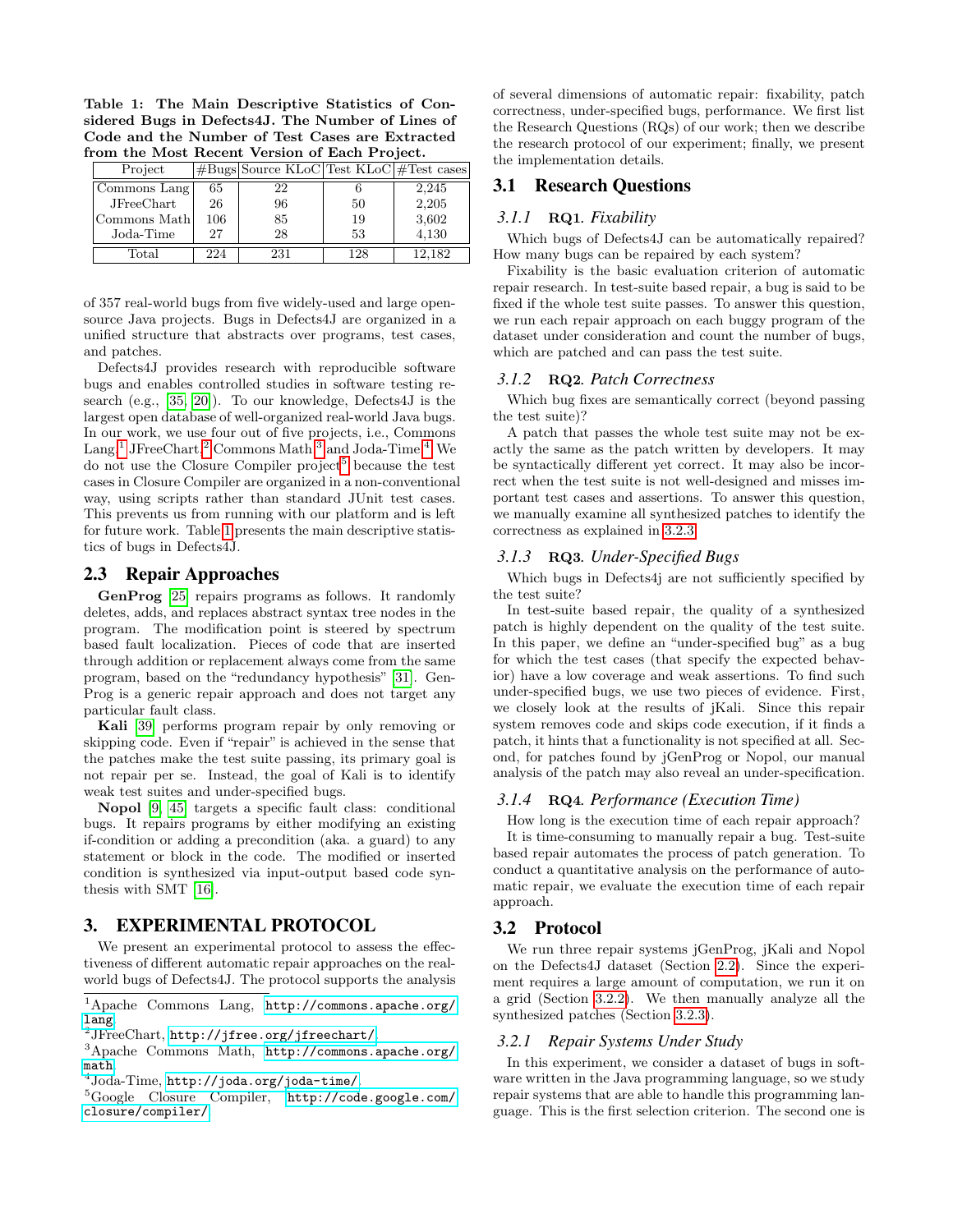that it is publicly available. This left us with Nopol, which comes from our previous work [\[9\]](#page-10-3). For instance, GenProg [\[25\]](#page-10-0) and Kali [\[39\]](#page-11-0) only repair C code. Par [\[21\]](#page-10-11) is for Java but not available.

However, we have re-implemented GenProg and Kali for Java software in a repair framework called Astor [\[29\]](#page-11-6). In the rest of this paper, we will use jGenProg and jKali to refer to their re-implementations in Java. Our motivation of re-implementing GenProg and Kali is the following. First, GenProg can be considered as a baseline in the field and is a de-facto point of comparison in the literature. Second, Kali is a baseline system to identify under-specified bugs since it consists of only removing and skipping code. For sake of open research and replication, all three systems are made publicly available on Github [\[2\]](#page-10-12).

It can be argued that the results based on a re-implementation do not reflect the actual performance of the original system. For instance, a difference in the core algorithms or a bug in the re-implementation may produce invalid empirical results. In jGenProg and jKali, we have carefully followed the description in the corresponding literature. We consider that jKali, our implementation of Kali, is the exact counterpart of the C implementation. For jGenProg, we had to make certain decisions on parts due to undefined behaviors or implementation constraints. In any case, all implementation decisions can be consulted in the source code that is publicly available [\[2\]](#page-10-12). For future replication, we note that all repair systems and in particular jGenProg are fully deterministic thanks to the use of a seedable random number generator.

This implementation work represents 9.5K lines of Java code for jGenProg and jKali (as measured in Astor), and Nopol has 25K lines of Java code.

#### <span id="page-3-2"></span>*3.2.2 Large Scale Execution*

We assess three repair approaches on 224 bugs. One repair attempt may take hours to be completed. Hence, we need a large amount of computation power. Consequently, we deploy our experiment in Grid'5000, a grid for high performance computing [\[5\]](#page-10-6). In our experiment, we manually set the computing nodes in Grid'5000 to the same hardware architecture. This avoids potential biases of the time cost measurement. All the experiments are deployed in the Nancy site of Grid'5000 (located in Nancy, France). The cluster management mechanism of Grid'5000 assists our experiments to be reproducible both in fixability and in time cost.

For each repair approach, we set the timeout to three hours per repair attempt, in order to have a maximum bound on the experiment time (our experiment still takes in total 17.6 days of computation on Grid'5000).

We stop the execution of a repair attempt after finding the first patch.

#### <span id="page-3-1"></span>*3.2.3 Manual Analysis*

For correctness assesment, we manually examine the generated patches. For each patch, one of the authors (called thereafter an"analyst") analyzed the patch correctness, readability, and the difficulty of validating the correctness.

The correctness of a patch can be correct, incorrect, or unknown. The term "correct" denotes that a patch is exactly the same or equivalent to the patch that is written by developers. The equivalence is assessed according to the analyst's understanding of the patch. Analyzing one patch requires a period between a couple of minutes and several hours of work, depending on the complexity of the synthesized patch. On one hand, a patch that is identical to the one written by developers is obviously true; on the other hand, several patches require a domain expertise that none of the authors has.

The *readability* of the patch can be easy, medium, or hard; and it results from the analyst opinion on the length and complexity of the patch (such as number of variables and method calls used).

The difficulty can be easy, medium, hard, or expert. It is related to the effort an analyst carries out for understanding the human patch and the generated patch correctness. For some bugs, it is enough to examine the source code of the patch for determining it correctness, for others the analyst has to debug the buggy and/or the patched application. A patch with difficulty "expert" means that is impossible for us to validate the correctness due to the required expertise in domain knowledge.

#### <span id="page-3-0"></span>4. EMPIRICAL RESULTS

We present and discuss our answers to the research questions that guide this work. The total execution of the experiment costs 17.6 days.

#### <span id="page-3-3"></span>4.1 Fixability

RQ1. Which bugs can be automatically repaired? How many bugs can be repaired by each system under study?

The three automatic repair approaches in this experiment are able to together fix 47 bugs of the Defects4J dataset. jGenProg finds a patch for 27 bugs; jKali identifies a patch for 22 bugs; and Nopol synthesizes a condition that makes the test suite passing for 35 bugs. Table [2](#page-4-0) shows the bug identifiers, for which at least one patch is found. Each line corresponds to one bug in Defects4J and each column denotes the fixability of one repair approach. For instance, Bug M2 from Commons Math has been automatically fixed by jGenProg and jKali.

As shown in Table [2,](#page-4-0) some bugs such as T11 can be fixed by all systems, others by only a single one. For instance, bug L39 can only be fixed by Nopol and bug M5 can only be fixed by jGenProg. After the controversy about GenProg's effectiveness [\[39\]](#page-11-0), it is notable to see that there are bugs for which only jGenProg works.

Moreover, Table [2](#page-4-0) shows that in project Commons Lang all the bugs are only fixed by Nopol while jGenProg and jKali fail to synthesize a single patch. A possible reason is that the program of Commons Lang is more complex than that of Commons Math; both jGenProg and jKali cannot handle such a complex search space.

Fig. [2](#page-4-1) shows the intersections between the fixed bugs among the three repair approaches as a Venn diagram. Nopol can fix 18 bugs that neither jGenProg nor jKali could repair. All the fixed bugs by jKali can be fixed by jGenProg or Nopol. For 12 bugs, all three repair systems can generate a patch to pass the test suite.

To our knowledge, those results are the very first on automatic repair with the Defects4J benchmark. Recall that they are done with an open-science ethics, all the implementations, experimental code, and results are available on Github [\[2\]](#page-10-12). Future research in automatic repair may try to fix more bugs than our work. Our experimental frame-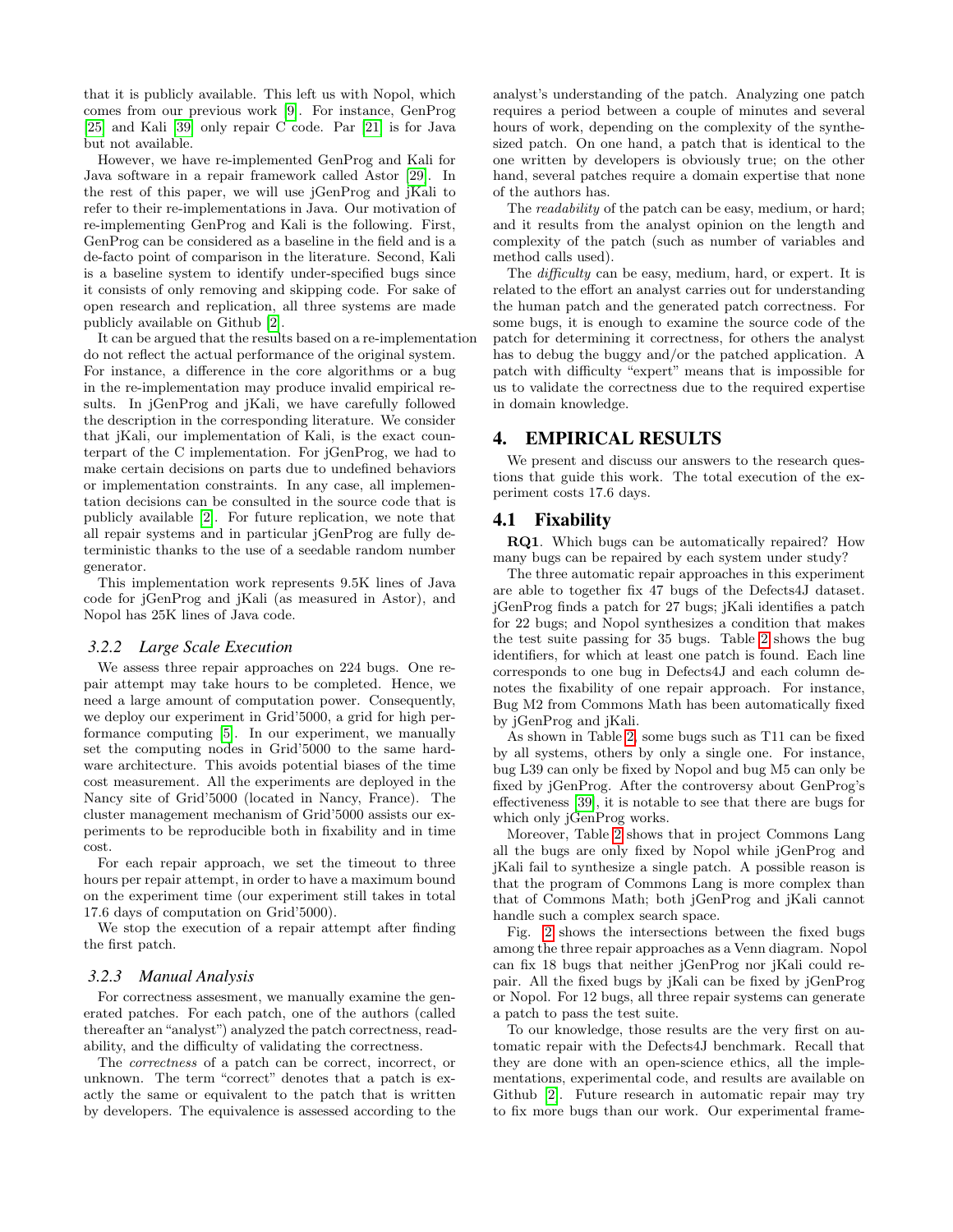<span id="page-4-0"></span>Table 2: Results on the Fixability of 224 Bugs in Defects4J with Three Repair Approaches. In Total, the Three Repair Approaches can Repair 47 Bugs (21%)

.

| Project           | Bug Id                   | jGenProg                 | jKali           | Nopol          |
|-------------------|--------------------------|--------------------------|-----------------|----------------|
|                   | $\overline{\mathrm{C1}}$ | Fixed                    | Fixed           |                |
|                   | C3                       | Fixed                    |                 | Fixed          |
|                   | C5                       | Fixed                    | Fixed           | Fixed          |
|                   | $_{\rm C7}$              | Fixed                    |                 |                |
|                   | $^{\rm C13}$             | Fixed                    | Fixed           | Fixed          |
|                   | C15                      | Fixed                    | Fixed           |                |
|                   | C21                      |                          |                 | Fixed          |
| <b>JFreeChart</b> | C <sub>25</sub>          | Fixed                    | Fixed           | Fixed          |
|                   | C26                      |                          | Fixed           | Fixed          |
|                   | L39                      |                          |                 | Fixed          |
| Commons Lang      | L44                      |                          |                 | Fixed          |
|                   | L46                      |                          |                 | Fixed          |
|                   | L51                      |                          |                 | Fixed          |
|                   | L53                      |                          |                 | Fixed          |
|                   | $L_{55}$                 |                          |                 | Fixed          |
|                   | L58                      |                          |                 | Fixed          |
|                   | $\overline{\mathrm{M2}}$ | Fixed                    | Fixed           |                |
|                   | M5                       | Fixed                    |                 |                |
|                   | M8                       | Fixed                    | Fixed           |                |
|                   | M28                      | Fixed                    | Fixed           |                |
|                   | M32                      |                          | Fixed           | Fixed          |
|                   | M33                      |                          |                 | Fixed          |
|                   | M40                      | Fixed                    | Fixed           | Fixed          |
|                   | M42                      |                          |                 | Fixed          |
|                   | M49                      | Fixed                    | Fixed           | Fixed          |
|                   | M50                      | Fixed                    | Fixed           | Fixed          |
|                   | M53                      | Fixed                    |                 |                |
|                   | M57                      |                          |                 | Fixed          |
|                   | M58                      |                          |                 | Fixed          |
|                   | M69                      |                          |                 | Fixed          |
|                   | M70                      | Fixed                    |                 |                |
| Commons Math      | M71                      | Fixed                    |                 | Fixed          |
|                   | M73                      | Fixed                    |                 | Fixed          |
|                   | M78                      | Fixed                    | Fixed           | Fixed          |
|                   | M80                      | Fixed                    | Fixed           | Fixed          |
|                   | M81                      | Fixed                    | Fixed           | Fixed          |
|                   | M82                      | Fixed                    | Fixed           | Fixed          |
|                   | M84                      | Fixed                    | Fixed           |                |
|                   | M85                      | Fixed                    | Fixed           | Fixed          |
|                   | M87                      |                          |                 | Fixed          |
|                   | M88                      |                          |                 | Fixed          |
|                   | M95                      | Fixed                    | Fixed           |                |
|                   | M97                      |                          |                 | Fixed          |
|                   | M104                     |                          |                 | Fixed          |
|                   | M105                     |                          |                 | Fixed          |
|                   | $\mathrm{T}4$            | Fixed                    | Fixed           |                |
| lme               | T11                      | Fixed                    | Fixed           | Fixed          |
| Total             | (21%)<br>47              | (12%)<br>$\overline{27}$ | 22<br>$(9.8\%)$ | $15.6\%$<br>35 |
|                   |                          |                          |                 |                |

work can be used to facilitate future comparisons by other researchers.

Answer to RQ1. In Defects4J, 47 out of 224 bugs can be fixed by an automatic repair system. Nopol can fix the largest number of bugs (35 bugs). All the fixed bugs by jKali can be fixed by jGenProg or Nopol.

#### <span id="page-4-2"></span>4.2 Patch Correctness

RQ2. Which bug fixes are semantically correct (beyond passing the test suite)?





<span id="page-4-1"></span>Figure 2: Venn diagram that illustrates the bugs commonly fixed by different repair approaches. All fixed bugs by jKali are also fixed by jGenProg or Nopol.

We manually evaluate the correctness of generated patches by the three repair approaches under study as explained in [3.2.3.](#page-3-1) In short, a generated patch is considered correct if this patch is the same or equivalent as the manually-written patch by developers. A generated patch is incorrect if it actually does not completely fix the bug (beyond making the failing test case to pass – a kind of incomplete bug oracle) or if it breaks an expected behavior (beyond keeping the rest of the test suite passing).

Recall the history of automatic repair research. It has been hypothesized that a major pitfall of test-suite based repair is that a test suite cannot completely express the program specifications, so it is hazardous to drive the synthesis of a correct patch with a test suite. This comment has been made during conference talks and is common in peer reviews. Previous works have studied the maintainability of automatic generated patches [\[12\]](#page-10-13) or their aids for debugging task [\[44\]](#page-11-7). However, only recent work by Qi et al. [\[39\]](#page-11-0) has invested resources to manually analyze the correctness previously-generated patches by test-suite based repair. They found that the vast majority of patches by GenProg in the GenProg benchmark of C bugs are incorrect.

To answer the question of patch correctness, we have manually analyzed all the patches generated by Nopol, jGenProg and jKali in our experiment, 84 patches in total. This represents more than ten full days of work. To our knowledge, only Qi et al. [\[39\]](#page-11-0) have performed a similar manual assessment of patch synthesized with automatic repair. The results of this analysis may be fallible due to the subjective nature of the assessment. For future research, all patches as well as a detailed case study for each of them are made publicly available on Github [\[2\]](#page-10-12).

Table [3](#page-5-0) shows the results of this manual analysis. The "bug id" column refers to the Defects4J identifier, while "Patch id" is an unique identifier of each patch, for easily identifying the patch on our empirical result page [\[2\]](#page-10-12). The three main columns give the correctness, readability and difficulty as explained in [3.2.3.](#page-3-1) In total, we have analyzed 84 patches. Among these patches, 27, 22, and 35 patches are synthesized by jGenProg, jKali, and Nopol, respectively.

As shown in Table [3,](#page-5-0) 11 out of 84 analyzed patches are correct and 61 are incorrect. Meanwhile, for the other 12 patches, it is not possible to clearly validate the correctness,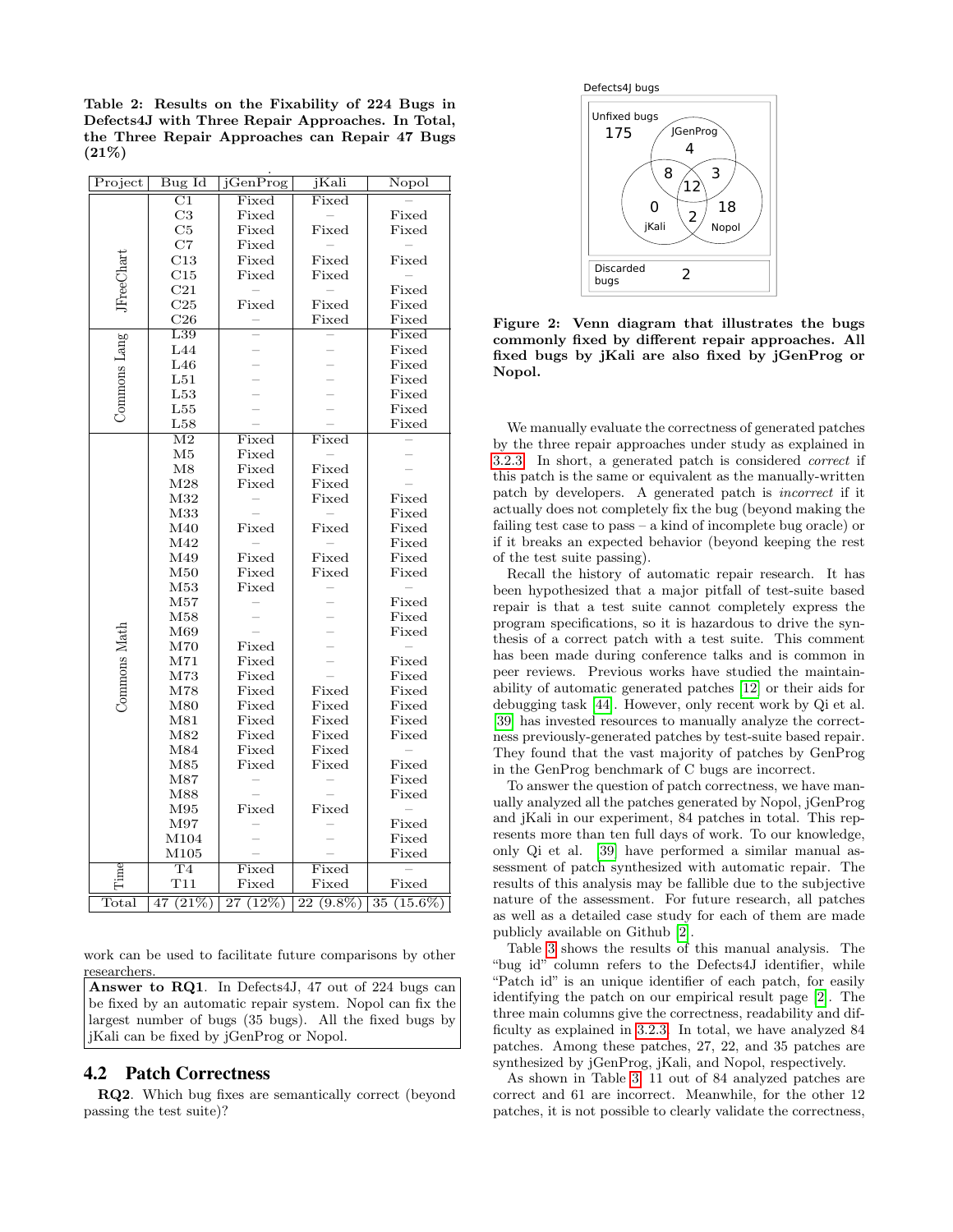<span id="page-5-0"></span>Table 3: The Results of the Manual Assessment of 84 Patches that are Generated by Three Repair Approaches.

|                   |                                                                                                                                       |                     |                   | Project Bug id Patch id Approach Correctness Readability |                         | Difficulty       |
|-------------------|---------------------------------------------------------------------------------------------------------------------------------------|---------------------|-------------------|----------------------------------------------------------|-------------------------|------------------|
|                   | $_{\rm C1}$                                                                                                                           | ī                   | <b>jGenProg</b>   | Incorrect                                                | Easy                    | Easy             |
|                   | $_{\rm C1}$                                                                                                                           | $\boldsymbol{2}$    | jKali             | Incorrect                                                | Easy                    | Easy             |
|                   | C3                                                                                                                                    | 3                   | jGenProg          | Unknown                                                  | Medium                  | Medium           |
|                   | C3<br>C5                                                                                                                              | $\overline{4}$<br>5 | Nopol             | Incorrect                                                | Easy                    | Medium<br>Medium |
|                   | $_{\rm C5}$                                                                                                                           | 6                   | jGenProg<br>jKali | Incorrect<br>Incorrect                                   | Easy<br>Easy            | Medium           |
|                   | $_{\rm C5}$                                                                                                                           | 7                   | Nopol             | Correct                                                  | Easy                    | Medium           |
|                   | C7                                                                                                                                    | 8                   | jGenProg          | Incorrect                                                | Easy                    | Easy             |
| <b>JFreeChart</b> | C13                                                                                                                                   | 9                   | jGenProg          | Incorrect                                                | Easy                    | Easy             |
|                   | C13                                                                                                                                   | 10                  | jKali             | Incorrect                                                | Easy                    | Easy             |
|                   | C13                                                                                                                                   | 11                  | Nopol             | Incorrect                                                | Easy                    | Easy             |
|                   | C15                                                                                                                                   | 12                  | jGenProg          | Incorrect                                                | Easy                    | Medium           |
|                   | C15<br>C21                                                                                                                            | 13<br>14            | jKali<br>Nopol    | Incorrect<br>Incorrect                                   | Medium<br>$_{\rm Hard}$ | Medium           |
|                   | C <sub>25</sub>                                                                                                                       | 15                  | jGenProg          | Incorrect                                                | Medium                  | Expert<br>Medium |
|                   | C <sub>25</sub>                                                                                                                       | 16                  | jKali             | Incorrect                                                | Medium                  | Medium           |
|                   | C <sub>25</sub>                                                                                                                       | 17                  | Nopol             | Incorrect                                                | Easy                    | Easy             |
|                   | C <sub>26</sub>                                                                                                                       | 18                  | jKali             | Incorrect                                                | $_{\rm Easy}$           | Medium           |
|                   | C <sub>26</sub>                                                                                                                       | 19                  | Nopol             | Incorrect                                                | Easy                    | Medium           |
|                   | L39                                                                                                                                   | 20                  | Nopol             | Incorrect                                                | Easy                    | Medium           |
| Commons Lang      | L44                                                                                                                                   | 21                  | Nopol             | Correct                                                  | Easy                    | Medium           |
|                   | L46                                                                                                                                   | 22                  | Nopol             | Incorrect                                                | Easy                    | Medium           |
|                   | L51<br>L53                                                                                                                            | 23<br>24            | Nopol<br>Nopol    | Incorrect<br>Incorrect                                   | Easy<br>$\rm Hard$      | Easy<br>Expert   |
|                   | L55                                                                                                                                   | 25                  | Nopol             | $\bf Correct$                                            | Easy                    | Medium           |
|                   | L58                                                                                                                                   | 26                  | Nopol             | Correct                                                  | Easy                    | Medium           |
|                   | M <sub>2</sub>                                                                                                                        | 27                  | jGenProg          | Incorrect                                                | Easy                    | $_{\rm Hard}$    |
|                   | M2                                                                                                                                    | 28                  | jKali             | Incorrect                                                | Easy                    | Hard             |
|                   | M <sub>5</sub>                                                                                                                        | 29                  | jGenProg          | Correct                                                  | Easy                    | Easy             |
|                   | M8                                                                                                                                    | 30                  | jGenProg          | Incorrect                                                | Easy                    | Easy             |
|                   | M8                                                                                                                                    | 31                  | jKali             | Incorrect                                                | Easy                    | Easy             |
|                   | M28                                                                                                                                   | 32                  | jGenProg          | Incorrect                                                | Medium                  | Hard             |
|                   | M28                                                                                                                                   | 33                  | jKali             | Incorrect                                                | Easy                    | Hard             |
|                   | M32                                                                                                                                   | 34                  | jKali             | Incorrect                                                | Easy                    | Easy             |
|                   | M32                                                                                                                                   | 35                  | Nopol             | Unknown                                                  | $_{\rm Hard}$           | Expert           |
|                   | M33                                                                                                                                   | 36                  | Nopol             | Incorrect                                                | Medium                  | Medium           |
|                   | M40                                                                                                                                   | 37                  | iGenProg          | Incorrect                                                | $_{\rm Hard}$           | Hard             |
|                   | M40<br>M40                                                                                                                            | 38<br>39            | jKali             | Incorrect<br>Unknown                                     | Easy<br>$_{\rm Hard}$   | Medium           |
|                   | M42                                                                                                                                   | 40                  | Nopol<br>Nopol    | Unknown                                                  | Medium                  | Expert<br>Expert |
|                   | M49                                                                                                                                   | 41                  | jGenProg          | Incorrect                                                | Easy                    | Medium           |
|                   | M49                                                                                                                                   | 42                  | jKali             | Incorrect                                                | Easy                    | Medium           |
|                   | M49                                                                                                                                   | 43                  | Nopol             | Incorrect                                                | Easy                    | Medium           |
|                   | M50                                                                                                                                   | 44                  | jGenProg          | $\mathop{\mathrm{Correct}}$                              | Easy                    | Easy             |
|                   | M50                                                                                                                                   | 45                  | jKali             | Correct                                                  | Easy                    | Easy             |
|                   | M50                                                                                                                                   | 46                  | Nopol             | $\mathop{\mathrm{Correct}}$                              | Easy                    | Medium           |
|                   | M53                                                                                                                                   | 47                  | jGenProg          | Correct                                                  | Easy                    | Easy             |
|                   | Μ57                                                                                                                                   | 48                  | Nopol             | Incorrect                                                | Medium                  | Medium           |
|                   | M58                                                                                                                                   | 49                  | Nopol             | Incorrect                                                | Medium                  | Hard             |
|                   | M69                                                                                                                                   | 50                  | Nopol             | Unknown                                                  | Medium                  | Expert           |
|                   | M70                                                                                                                                   | 51                  | jGenProg          | Correct                                                  | Easy                    | Easy             |
|                   | M71                                                                                                                                   | 52                  | jGenProg          | Unknown                                                  | Medium                  | Hard             |
| Commons Math      | M71                                                                                                                                   | 53                  | Nopol             | Incorrect                                                | Medium                  | Hard             |
|                   | M73<br>M73                                                                                                                            | 54<br>55            | jGenProg<br>Nopol | Correct<br>Incorrect                                     | Easy<br>Easy            | Easy<br>Easy     |
|                   | M78                                                                                                                                   | 56                  | iGenProg          | Unknown                                                  | Easy                    | Hard             |
|                   | M78                                                                                                                                   | 57                  | jKali             | Unknown                                                  | Easy                    | Hard             |
|                   | M78                                                                                                                                   | 58                  | Nopol             | Incorrect                                                | Medium                  | Hard             |
|                   | M80                                                                                                                                   | 59                  | jGenProg          | Incorrect                                                | $\rm Hard$              | Medium           |
|                   | M80                                                                                                                                   | 60                  | jKali             | Unknown                                                  | Easy                    | Medium           |
|                   | M80                                                                                                                                   | 61                  | Nopol             | Unknown                                                  | Easy                    | Medium           |
|                   | M81                                                                                                                                   | 62                  | jGenProg          | Incorrect                                                | Easy                    | Medium           |
|                   | M81                                                                                                                                   | 63                  | jKali             | Incorrect                                                | Easy                    | Medium           |
|                   | M81                                                                                                                                   | 64                  | Nopol             | Incorrect                                                | Easy                    | Medium           |
|                   | M82                                                                                                                                   | 65                  | jGenProg          | Incorrect                                                | Easy                    | Medium           |
|                   | M82                                                                                                                                   | 66                  | jKali             | Incorrect                                                | Easy                    | Medium           |
|                   | M82<br>M84                                                                                                                            | 67<br>68            | Nopol<br>jGenProg | Incorrect<br>Incorrect                                   | Easy<br>Easy            | Medium<br>Easy   |
|                   | M84                                                                                                                                   | 69                  | jKali             | Incorrect                                                | Easy                    | Easy             |
|                   | M85                                                                                                                                   | 70                  | jGenProg          | Unknown                                                  | Easy                    | Easy             |
|                   | M85                                                                                                                                   | 71                  | jKali             | Unknown                                                  | Easy                    | Easy             |
|                   | M85                                                                                                                                   | 72                  | Nopol             | Incorrect                                                | Easy                    | Easy             |
|                   | M87                                                                                                                                   | 73                  | Nopol             | Incorrect                                                | Medium                  | Expert           |
|                   | M88                                                                                                                                   | 74                  | Nopol             | Incorrect                                                | Easy                    | Medium           |
|                   | M95                                                                                                                                   | 75                  | jGenProg          | Incorrect                                                | Easy                    | Hard             |
|                   | M95                                                                                                                                   | 76                  | jKali             | Incorrect                                                | Easy                    | Hard             |
|                   | M97                                                                                                                                   | 77                  | Nopol             | Incorrect                                                | Easy                    | Medium           |
|                   | M104                                                                                                                                  | 78                  | Nopol             | Incorrect                                                | $_{\rm Hard}$           | Expert           |
|                   | M105                                                                                                                                  | 79                  | Nopol             | Incorrect                                                | Medium                  | Medium           |
|                   | T4                                                                                                                                    | 80                  | <b>jGenProg</b>   | Incorrect                                                | Easy                    | Medium           |
| Time              | T4<br>T11                                                                                                                             | 81                  | jKali             | Incorrect                                                | Easy                    | Medium           |
|                   | T11                                                                                                                                   | 82<br>83            | jGenProg<br>jKali | Incorrect<br>Incorrect                                   | Easy<br>Easy            | Easy<br>Easy     |
|                   | T11                                                                                                                                   | 84                  | Nopol             | Incorrect                                                | Medium                  | Medium           |
|                   |                                                                                                                                       |                     |                   |                                                          |                         |                  |
|                   | 84 Patches for 47 bugs<br>11 Correct<br>$61$ Easy<br>21 Hard/Expert<br>5 patches correct from jGenProg, 1 from jKali and 5 from Nopol |                     |                   |                                                          |                         |                  |
|                   |                                                                                                                                       |                     |                   |                                                          |                         |                  |

due to the lack of domain expertise (labeled as unknown). Section [5](#page-6-0) will present three case studies of generated patches via manual analysis.

Among the 11 correct patches, jGenProg, jKali, and Nopol contribute to 5, 1, and 5 patches, respectively. All the correct patches by jGenProg and jKali come from Commons Math; 3 correct patches by Nopol come from Commons Lang, one comes from JFreeChart and the other from Commons Math.

For the incorrect patches, the main reasons are as follows. First, all three approaches are able to remove some code (pure removal for jKali, replacement for jGenProg, precondition addition for Nopol). The corresponding patches simply exploit some under-specification and remove the faulty but otherwise not used behavior. This goes along the line of Qi et al.'s results [\[39\]](#page-11-0). When the expected behavior seems to be well-specified (according to our understanding of the domain), the incorrect patches tend to overfit to the test data. For instance, if a failing test case handles a  $2 \times 2$  matrix, the patch may use such test data to incorrectly force the patch to be suitable only for matrices of size of  $2 \times 2$ . This overfitting characteristic has recently been studied by Smith and colleagues [\[42\]](#page-11-8).

Among 84 analyzed patches, 61 patches are identified as easy to read and understand. For the difficulty of patch validation, 21 patches are labeled as hard or expert. This result shows that it is hard and time consuming to conduct the validation of patches.

Overall, our experimental results confirm the conclusion of Qi et al. [\[39\]](#page-11-0) about incorrect patches due to underspecification: most patches found by test-suite based repair are incorrect. This confirmation is two-sided. First, both results by Qi et al. and by us have the same conclusion, but come from different bug benchmarks. Second, the finding holds for different systems: while Qi et al.'s results were made on GenProg, the same finding holds for Nopol.

This leads to two directions for future work. First, test case generation and test suite amplification may be able to reduce the risk that the synthesized patches overfit the test case data. Second, we imagine that different repair algorithms may be more or less subject to overfitting.

Answer to RQ2. Based on manual examination of patch correctness, we find out that only 11 out of 84 generated patches are semantically correct. The repair systems under study tend to suffer from weak test suite. There exists large room for improving the effectiveness of test-suite based repair.

#### 4.3 Under-specified bugs

RQ3. Which bugs in Defects4j are not sufficiently specified by the test suite?

As shown in Section [4.1,](#page-3-3) the repair system jKali can generate a patch for 22 bugs. Among these generated patches, from our manual evaluation, we find out that 18 patches are incorrect (other 3 patches are unknown). In each of those generated patches by jKali, one statement is removed or skipped to eliminate the failing program behavior, instead of making it correct. This kind of patches shows that the corresponding test suite is too weak with respect to the buggy functionality. The assertions that specify the expected behavior of the removed statement and the surrounding code are inexistent or too weak.

One exception among 22 patches by jKali is the patch of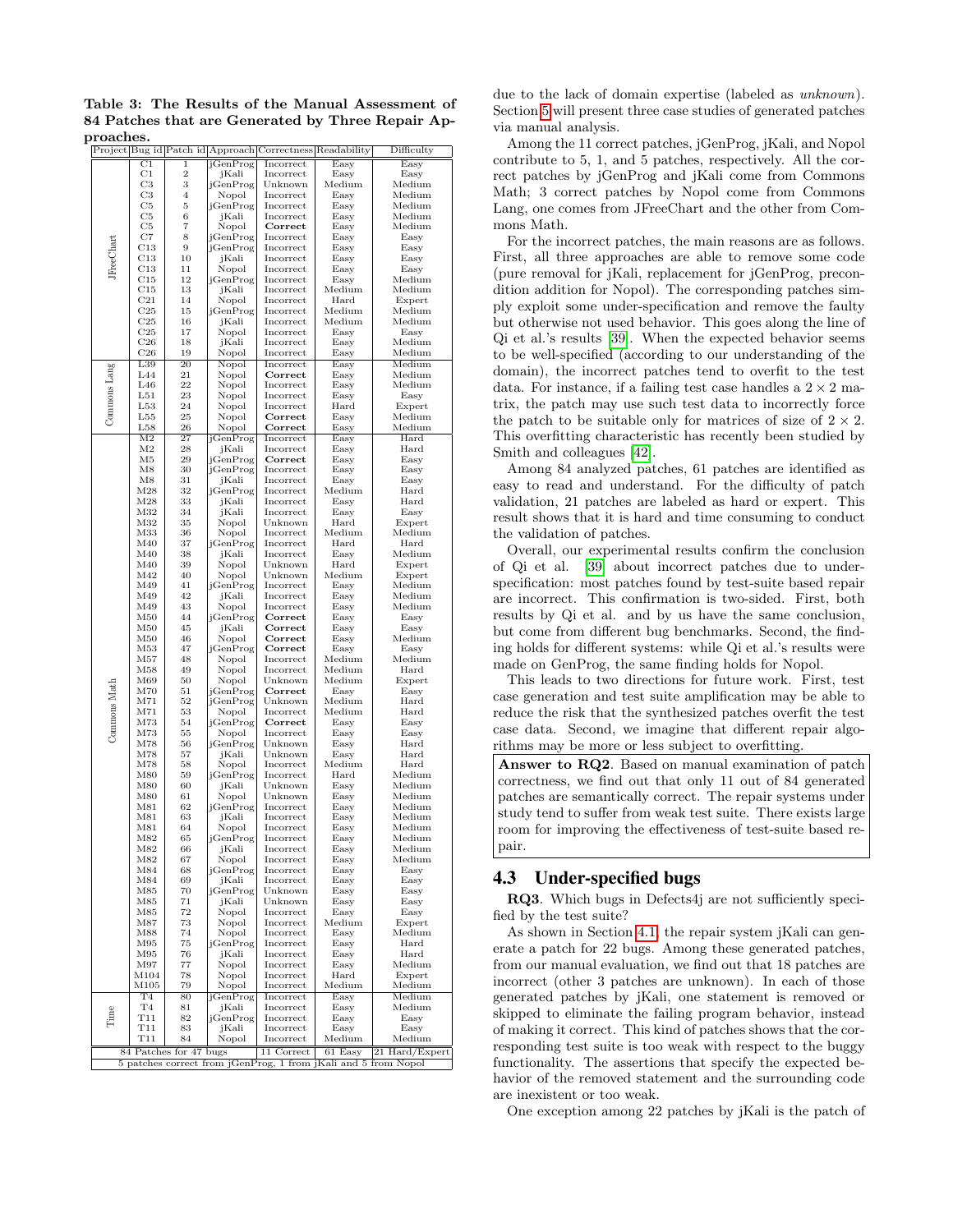<span id="page-6-1"></span>Table 4: The Most Challenging Bugs of Defects4J Because of Under-specification.

| Project      | $Bug$ ID                                                                               |
|--------------|----------------------------------------------------------------------------------------|
| Commons Math | M2, M8, M28, M32, M40, M49, M78,                                                       |
|              | M80, M81, M82, M84, M85, M95                                                           |
| JFreeChart   | C <sub>1</sub> , C <sub>1</sub> 3, C <sub>15</sub> , C <sub>25</sub> , C <sub>26</sub> |
| Time         | T4.T11                                                                                 |

Bug M50. As shown in Section [4.2,](#page-4-2) the patch of Bug M50 is correct. That is, the statement removal is the correct patch. Another special case is Bug C5 which is patched by jKali (incorrect) and by Nopol (correct). The latter approach produces a patch similar to that one done by the developer. A patch (written by developer or automatically generated) that fixes an under-specifier bug could introduce new bugs (studied previously by Gu et al. [\[15\]](#page-10-14)) or it could not be completely correct due to a weak test suite used as bug oracle [\[39\]](#page-11-0). Table [4](#page-6-1) summarizes this finding and list the underspecified bugs.

This result is important for future research on automatic repair with Defects4J. First, any repair system that claims to correctly fix one of those bugs should be validated with a detailed manual analysis of patch correctness, to check whether the patch is not a variation on the trivial removal solution. Second, those bugs can be considered as the most challenging ones of Defects4J. To fix them, a repair system must somehow reason on the expected functionality below what is encoded in the test suite. This is what was actually been done by the human developer. A repair system that is able to produce a correct patch for those bugs would be a great advance for the field.

Answer to RQ3. There are under-specified bugs in the Defects4J dataset. For them, the test suite does not accurately specify the expected behavior and can be trivially repaired by removing code. To us, they are the most challenging bugs: to automatically repair them, one needs to reason on the expected functionality below what is encoded in the test suite, to take into account a source of information other than the test suite execution.

#### 4.4 Performance

RQ4. How long is the execution time for each repair approach on one bug?

For real applicability in industry, automatic repair approaches must execute fast enough. By "fast enough", we mean an acceptable time period, which depends on the usage scenario of automatic repair and on the hardware. For instance, if automatic repair is meant to be done in the IDE, repair time should last at most some minutes on a standard desktop machine. On the contrary, if automatic repair is meant to be done on a continuous integration server, it is acceptable to last hours on a more powerful server hardware configuration.

The experiments in this paper are run on a grid where most of nodes have comparable characteristics. Typically, we use machines with Intel Xeon X3440 Quad-core processor and 15GB RAM. Table [5](#page-6-2) shows the time cost of patch generation in hours for bugs without timeout. As shown in Table [5,](#page-6-2) the median time for one bug by jGenProg is around one hour. The fastest repair attempt yields a patch in 31 seconds (for Nopol). The median time to synthesize a patch

<span id="page-6-2"></span>Table 5: Time Cost of Patch Generation

| Time cost | jGenProg         | jKali            | Nopol             |
|-----------|------------------|------------------|-------------------|
| Min       | $40 \text{ sec}$ | $36 \text{ sec}$ | 31 <sub>sec</sub> |
| Median    | $1h$ $01m$       | $18m$ 45sec      | $22m$ 30sec       |
| Max       | $1h$ $16m$       | $1h\ 27m$        | $1h\,54m$         |
| Average   | $55m 50$ sec     | $23m$ 33sec      | $30m$ 53sec       |
| Total     | 8 days 12h       | 3 days 6h        | 7 days 3h         |

is 6.7 minutes. This means that the execution time of automatic repair approaches is comparable to the time of manual repair by developers. It may be even faster, but we don't know the actual repair time by real developers for the bug of the dataset.

When a repair exists, it is found within minutes. This means that most of the time of the 17.6 days of computation for the experiment is spent on unfixed bugs, which reach the timeout. For jGenProg, it is always the case, because the search space is extremely large. For jKali, we often completely explore the search space, and we only reach the timeout in 20 cases. For Nopol, the timeout is reached in 26 cases, either due to the search space of covered statements or the SMT synthesis that becomes slow in certain cases. One question is whether a larger timeout would improve the effectiveness. According to this experiment, the answer is no. The repairability is quite binary: either a patch is found fast, or the patch cannot be found at all. This preliminary observation calls for future research.

Answer to RQ4. For real bugs on large Java projects, the average repair time of the three systems under study is resp. 23, 30 and 55 minutes. This means that the performance time of the considered repair systems is within reach of practical applicability.

# 4.5 Other Findings in Defects4J

Our manual analysis of results enables us to uncover two problems in Defects4J. First, we found that bug  $#8$  from project JFreeChart (C8) is flaky, which depends on the machine configuration. Second, bug #99 from Commons Math (M99) is identical to bug M97. Both issues were reported to the authors of Defects4J and will be solved in future releases of Defects4J.

# <span id="page-6-0"></span>5. CASE STUDIES

In this section, we present three case studies of generated patches by jGenProg, jKali, and Nopol, respectively. These case studies are pieces of evidence that:

- Automatic repair is able to find correct patches (Sections [5.1](#page-6-3) and [5.3\)](#page-7-0), but also fails with incorrect patches (Section [5.2\)](#page-7-1).
- It is possible to automatically generate the same patch as the manual patch written by the developer (Section [5.1\)](#page-6-3).
- To pass the whole test suite, an automatic repair approach may generate useless patches (Section [5.2\)](#page-7-1).

# <span id="page-6-3"></span>5.1 Case Study of M70, Bug that is Only Fixed by jGenProg

In this section, we study Bug M70, which is fixed by jGen-Prog, but cannot be fixed by jKali and Nopol.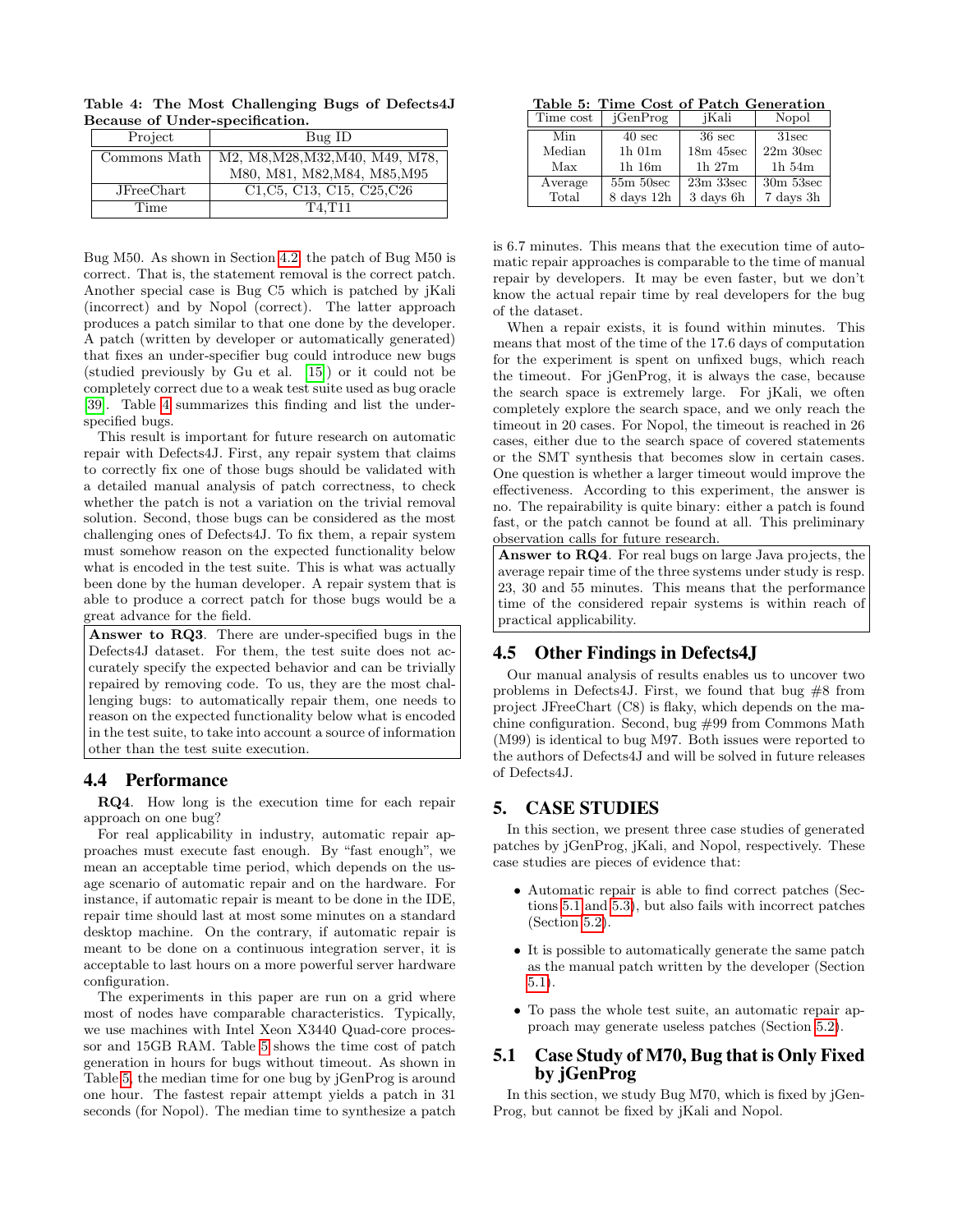```
1 double solve(UnivariateRealFunction f,
2 double min, double max, double initial)
3 throws MaxIterationsExceededException,
4 FunctionEvaluationException {
5 // FIX: return solve(f, min, max):6 return solve(min, max);
7 }
```
<span id="page-7-2"></span>Figure 3: Code snippet of Bug M70. The manuallywritten patch and the patch by jGenProg are the same, which is shown in the FIX comment at Line 5, which adds a parameter to the method call.

Bug M70 in Commons Math is about univariate real function analysis. Fig. [3](#page-7-2) presents the buggy method of Bug M70. This buggy method contains only one statement, a method call to an overloaded method. In order to perform the correct calculation, the call has to be done to a with an additional parameter UnivariateRealFunction f (at Line 1) to the method call. Both the manually-written patch and the patch by jGenProg add the parameter f to the method call (at Line 5). This patch generated by jGenProg is considered correct since the it is the same as that by developers.

To fix Bug M70, jGenProg generates a patch by replacing the method call by another one, which is picked elsewhere in the same class. This bug cannot be fixed by either jKali or Nopol. jKali removes and skips statements; Nopol only handles bugs that are related to IF conditions. Indeed, the fact that certain bugs are only fixed by one tool confirms that the fault classes addressed by each approach are not identical. To sum up, Bug M7 shows that the GenProg algorithm, as implemented in jGenProg, is capable of uniquely repairing real Java bugs (only GenProg succeeds).

# <span id="page-7-1"></span>5.2 Case Study of M8, Bug that is Incorrectly Fixed by jKali and jGenProg

In this section, we present a case study of Bug M8, which is fixed by jKali as well as jGenProg, but fails to be fixed by Nopol.

Bug  $M8<sup>6</sup>$  $M8<sup>6</sup>$  $M8<sup>6</sup>$  in Commons Math, is about the failure to create an array of a random sample from a discrete distribution. Listing [4](#page-7-4) shows an excerpt of the buggy code and the corresponding manual and synthesized fixes (from class DiscreteDistribution<T>). The method sample receives the expected number sampleSize of random values and returns an array of the type T[].

The bug is due to an exception thrown at line 11 during the assignment to out [i]. The method Array.newInstance(class, int) requires a class of a data type as the first parameter. The bug occurs when a) the first parameter is of type T1, which is a sub-class of T and b) one of the samples is an object which is of type T2, which is a sub-class of T, but not of type T1. Due to the incompatibility of types T1 and T2, an ArrayStoreException is thrown when this object is assigned to the array.

In the manual patch, the developers change the array type in its declaration (from T[] to Object[]) and the way the

|    | $T[]$ sample(int sampleSize) {                      |
|----|-----------------------------------------------------|
| 2  | <b>if</b> (sampleSize $\leq$ = 0) {                 |
| 3  | <b>throw new NotStrictlyPositiveException([])</b> ; |
| 4  |                                                     |
| 5  | // MANUAL FIX:                                      |
| 6  | $// Object[] out = new Object sampleSize;$          |
| 7  | $T[] out = (T[]) Array.newInstance($                |
| 8  | $singletons.get(0).getClass(), sampleSize);$        |
| 9  | for (int i = 0; i < sampleSize; i++) {              |
| 10 | // FIX: removing the following line                 |
| 11 | $\text{out}[i] = \text{sample}($                    |
| 12 |                                                     |
| 13 | return out;                                         |
| 14 |                                                     |

<span id="page-7-4"></span>Figure 4: Code snippet of Bug M8. The manuallywritten patch is shown in the MANUAL FIX comment at Lines 5 and 6 (changing a variable type). The patch by jKali in the FIX comment removes the loop body at Line 11.

array is instantiated. The patch generated by jKali simply removes the statement, which assigns sample() to the array. As consequence, method sample never throws an exception but returns an empty array (only containing null values). This patch passes the failing test case and the full test suite as well. The reason of this is that the test case has only one assertion: it asserts that the array size is equal to 1. There is no assertion on the content of the returned array. However, despite passing the test suite, the patch is clearly incorrect. This is an example of a bug that is not well specified by the test suite. For this bug, jGenProg can also generate a patch by replacing the assignment by a side-effect free statement, which is semantically equivalent to removing the code. To sum up, Bug M8 is an archetypal example of underspecified bugs as detected by the jKali system.

## <span id="page-7-0"></span>5.3 Case Study of L55, Bug that is Fixed by Nopol, Equivalent to the Manual Patch

In this section, we present a case study of Bug L55, which is only fixed by Nopol, but cannot be fixed by jGenProg or jKali. Recall that Nopol [\[9\]](#page-10-3) focuses on condition-related bugs.

Bug L55 in Commons Lang relates a utility class for timing. The bug appears when the user stops a suspended timer: the stop time saved by the suspend action is overwritten by the stop action. Fig. [5](#page-8-1) presents the buggy method of Bug L55. In order to solve this problem, the assignment at Line 10 has to be done only if the timer state is running.

As shown in Fig. [5,](#page-8-1) the manually-written patch by the developer adds a precondition before the assignment at Line 10 and it checks that the current timer state is running (at Line 7). The patch by Nopol is different from the manuallywritten one. The Nopol patch compares the stop time variable to a integer constant (at Line 9), which is pre-defined in the program class and equals to 1. In fact, when the timer is running, the stop time variable is equals to  $-1$ ; when it is suspended, the stop time variable contains the stop time in millisecond. Consequently, both preconditions by developers and by Nopol are equivalent and correct. Despite being equivalent, the manual patch remains more understandable.

<span id="page-7-3"></span> ${}^{6}$ Bug ID in the bug tracking system of Commons Math is Math-942, [http://issues.apache.org/jira/browse/](http://issues.apache.org/jira/browse/MATH-942) [MATH-942](http://issues.apache.org/jira/browse/MATH-942).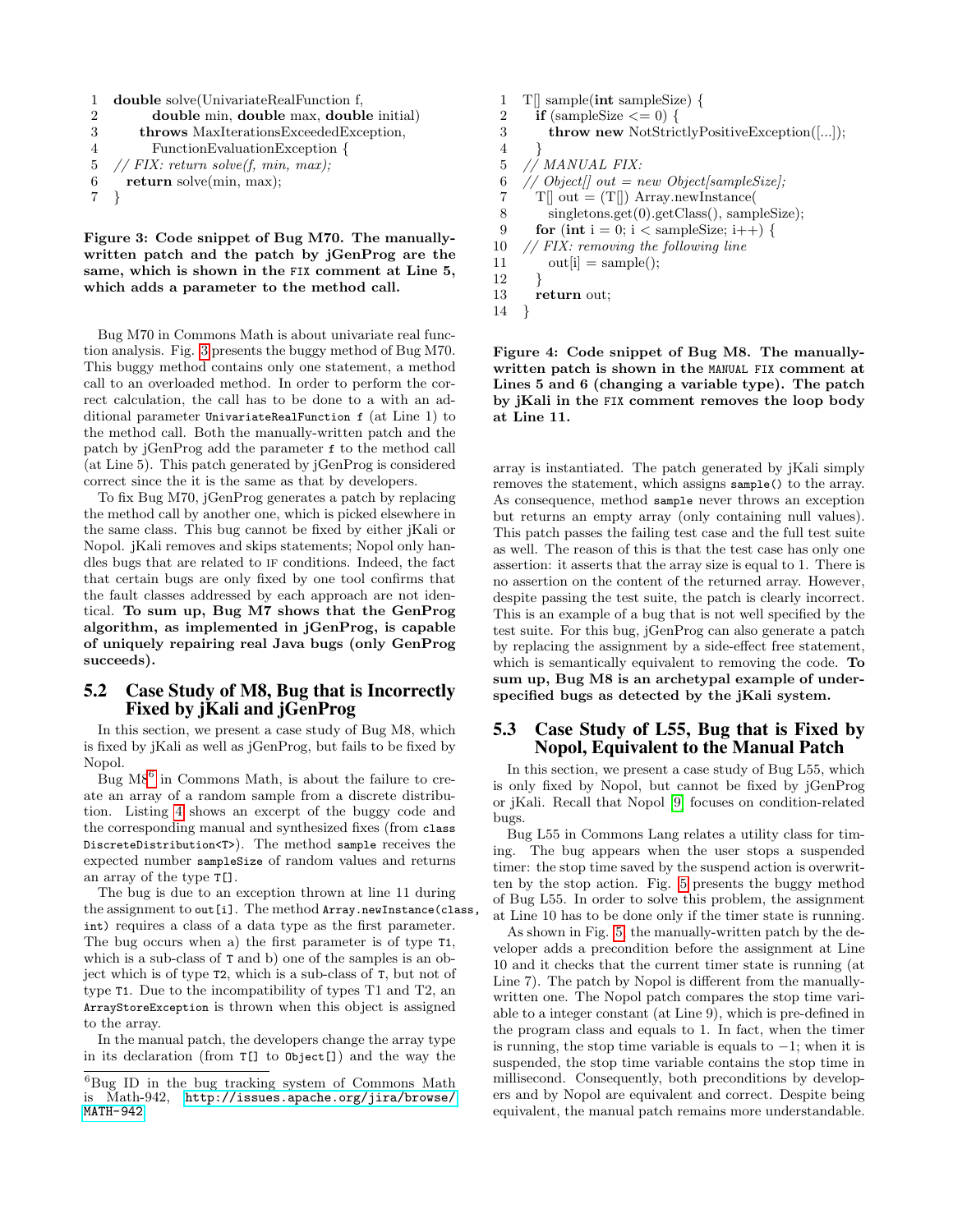1 void stop $() \{$ 2 if (this.runningState != STATE\_RUNNING  $3 \&\&\{\text{this.runningState}\}$  = STATE\_SUSPENDED) { 4 **throw new IllegalStateException(...);**  $5$ 6 // MANUAL FIX: 7 // if (this.runningState  $=$   $STATE\_RUNNING$ ) 8 // NOPOL FIX: 9 // if  $(stopTime < StopWatch.STATE_RUNNING)$  $10$  stopTime = System.currentTimeMillis(); 11 this.runningState = STATE\_STOPPED;

```
12 }
```
<span id="page-8-1"></span>Figure 5: Code snippet of Bug L55. The manuallywritten patch is shown in the MANUAL FIX comment at Lines 6 and 7 while the patch by Nopol is shown in the NOPOL FIX at Lines 8 and 9. The patch by Nopol is equivalent to the manually-written patch by developers.

This bug is neither fixed by jGenProg nor jKali. To our knowledge, Nopol is the only approach that contains a strategy of adding preconditions to original statements, which does not exist in jGenProg or jKali. To sum up, Bug L55 shows an example of a repaired bug, 1) that is in a hard-to-repair project (only Nopol succeeds) and 2) whose specification by the test suite is good enough to drive the synthesis of a correct patch.

# 5.4 Summary

. In this section, we have presented detailed case studies of three patches that are automatically generated for three real-world bugs of Defects4J. Our case studies show that automatic repair approaches are able to fix real bugs. However, different factors, in particular the weakness of some test cases, yield clearly incorrect patches.

# <span id="page-8-0"></span>6. DISCUSSION

# 6.1 Threats to Validity

Implementations of GenProg and Kali. In jGenProg and jKali, we have re-implemented the GenProg and Kali algorithms in Java, according to the related papers. Although we have tried our best to understand and implement these two approaches, there still exists a threat that our implementations do not exactly produce the same results as the original systems would. Since GenProg and Kali are not written for Java, the re-implementation was the only way to conduct a comparison. To find re-implementation issues, our systems are publicly available on Github.

Bias of assessing the correctness, readability, and difficulty. In our work, each patch in Table [3](#page-5-0) is validated by an analyst, which is one of the authors. An analyst manually identifies the correctness of a patch and labels the related readability and difficulty. However, it may happen that the judgment by analysts is incorrect. In our experiment, since manual analysis is very tedious, we did not cross analysis (more than one analyst per patch). However, we share our results online on the experiment Github repository to let readers have a preliminary idea of the difficulty of our analysis work and the correctness of generated patches (see Section [4.1\)](#page-3-3). For assessing the equivalence, one solution would be to use automatic technique, as done in mutation testing. However, whether the current equivalence detection techniques scale on large real Java code is an open question.

Random nature of jGenProg. jGenProg, as the original GenProg implementation, has a random component. Statements and mutations are randomly chosen based on rules during the search. Consequently, it may happen that a different run of jGenProg with the same timeout would repair more bugs. Due to the ultra large computation time of the experiment, it was impossible for us to run jGenProg enough times to assess this. We leave this to future work.

Presence of multiple patches. In this experiment, we stop the execution of a repair system once the first patch is found. This is the patch that is manually analyzed. However, as also experienced by others, there are often several if not dozens of different patches per bug. It might happen that a correct patch lies somewhere in this set of generated patches. We did not manually analyze all generated patches because it would require months of manual work. This finding shows that there is a need for research on approaches that order the generated patches so as to reveal the most likely to be correct.

# 6.2 Impact of Flaky Tests on Repair

Our experiment uncovered one flaky test in Defects4J (C8). We realized that flaky tests have a direct impact on automatic repair. If the failing test case is flaky, the repair system might conclude that a correct patch has been found while it is actually correct. If one of the passing test cases is flaky, the repair system might conclude that a patch has introduced a regression while it is not the case, this results in an underestimation of the effectiveness of the repair technique.

# 6.3 Reflections on GenProg

The largest evaluations of GenProg are by Le Goues et al. [\[23\]](#page-10-15) and Qi et al. [\[39\]](#page-11-0). The former reports that 55/105 bugs are fixed (under the definition that the patch passes the test suite), while the latter argued that only 2/105 bugs are correctly fixed (under the definition that the patch passes the test suite and that the patch is correct and acceptable from the viewpoint of the developer). The difference is due to an experimental error and the presence of under-specified bugs.

In this paper, we find that our re-implementation of Gen-Prog, jGenProg correctly fixes 5/224 (2.2%) bugs. In addition, it uniquely fixes 4 bugs, such as M70 discussed in Section [5.1.](#page-6-3)

We interpret those results as follows. First, having correctly and uniquely fixed bugs indicates that the core intuition of GenProg is valid, and that GenProg can be a component of an integrated repair tool that would mix different repair techniques. Second, the difference in repair rate is probably due to the inclusion criteria of both benchmarks (GenProg and Defects4J). To our opinion, none of them reflect the actual distribution of all bug kinds and difficulty in nature. Also, one factor may be the programming language under repair. One could hypothesize that GenProg is better suited to fix procedural code (as C is), whereas the complexity of OO code written in Java does not lie in the control flow of the methods, but in the class design and interactions. New experiments have to be designed to validate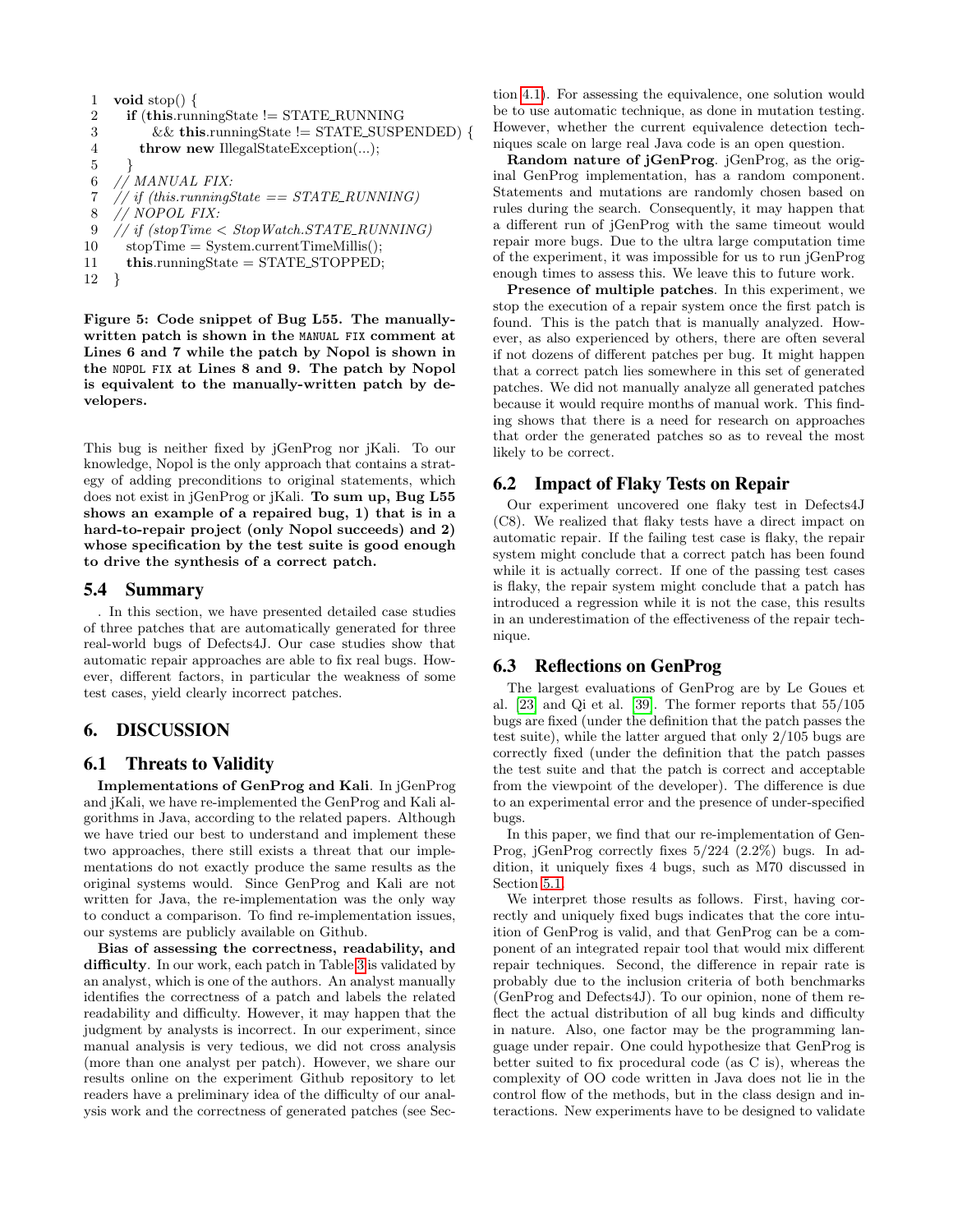or invalidate this hypothesis.

# <span id="page-9-0"></span>7. RELATED WORK

# 7.1 Real-World Datasets of Bugs

The academic community has set up real-world bug data to evaluate their software testing methods and to analyze their performance in practice. For instance, Do et al. [\[10\]](#page-10-16) propose a controlled experimentation platform for testing techniques. Their dataset is included in SIR database, which provides a widely-used testbed in debugging and test suite optimization.

Dallmeier et al. [\[7\]](#page-10-17) propose iBugs, a benchmark for bug localization obtained by extracting historical bug data. Bug-Bench by Lu et al. [\[28\]](#page-10-18) and BegBunch by Cifuentes et al. [\[6\]](#page-10-19) are two benchmarks that have been built to evaluate bug detection tools. The PROMISE repository [\[1\]](#page-10-20) is a collection of datasets in various fields of software engineering. Le Goues et al. [\[24\]](#page-10-21) have designed a benchmark of C bugs which is an extension of the GenProg benchmark.

In this experience report, we employ Defects4J by Just et al. [\[19\]](#page-10-2) to evaluate software repair. This database includes well-organized programs, bugs, and their test suites. The bug data in Defects4J has been extracted from the recent history of five widely-used Java projects. To us, Defects4J is the best dataset of real world Java bugs, both in terms of size and quality. To our knowledge, our experiment is the first that evaluates automatic repair techniques via Defects4J.

#### 7.2 Test-Suite Based Repair Approaches

The idea of applying evolutionary optimization to repair derives from Arcuri & Yao [\[4\]](#page-10-4). Their work applies co-evolutionary computation to automatically generate bug fixes. GenProg by Le Goues et al. [\[25\]](#page-10-0) applies genetic programming to the AST of a buggy program and generates patches by adding, deleting, or replacing AST nodes. PAR by Kim et al. [\[21\]](#page-10-11) leverages patch patterns learned from human-written patches to find readable patches. RSRepair by Qi et al. [\[38\]](#page-11-9) uses random search instead of genetic programming. This work shows that random search is more efficient in finding patches than genetic programming. Their follow-up work [\[37\]](#page-11-10) uses test case prioritization to reduce the cost of patch generation.

Debroy & Wong [\[8\]](#page-10-22) propose a mutation-based repair method inspired from mutation testing. This work combines fault localization with program mutation to exhaustively explore a space of possible patches. Kali by Qi et al. [\[39\]](#page-11-0) has recently been proposed to examine the fixability power of simple actions, such as statement removal.

SemFix by Nguyen et al. [\[34\]](#page-11-2) is a notable constraint based repair approach. This approach provides patches for assignments and conditions by combining symbolic execution and code synthesis. Nopol by DeMarco et al. [\[9\]](#page-10-3) is also a constraint based method, which focuses on fixing bugs in if conditions and missing preconditions. DirectFix by Mechtaev et al. [\[32\]](#page-11-11) achieves the simplicity of patch generation with a Maximum Satisfiability (MaxSAT) solver to find the most concise patches. Relifix [\[43\]](#page-11-12) focuses on regression bugs. SPR [\[26\]](#page-10-5) defines a set of staged repair operators so as to early discard many candidate repairs that cannot pass the supplied test suite and eventually to exhaustively explore a small and valuable search space.

Besides test-suite based repair, other repair setups have

been proposed. Yu et al. [\[36\]](#page-11-13) proposed a contract based method for automatic repair. Other related repair methods include atomicity-violation fixing (e.g. [\[17\]](#page-10-23)), runtime error repair (e.g. [\[27\]](#page-10-24)), and domain-specific repair (e.g. [\[40,](#page-11-14) [14\]](#page-10-25)).

## 7.3 Empirical Investigation of Automatic Repair

Beyond proposing new repair techniques, there is a thread of research on empirically investigating the foundations, impact and applicability of automatic repair.

On the goodness of synthesized patches, Fry et al. [\[13\]](#page-10-26) conducted a study of machine-generated patches based on 150 participants and 32 real-world defects. Their work shows that machine-generated patches are slightly less maintainable than human-written ones. Tao et al. [\[44\]](#page-11-7) performed a similar study to study whether machine-generated patches assist human debugging. Monperrus [\[33\]](#page-11-15) discussed in depth the acceptability criteria of synthesized patches.

Martinez & Monperrus [\[30\]](#page-11-16) studied thousands of commits to mine repair models from manually-written patches. They later investigated [\[31\]](#page-11-5) the redundancy assumption in automatic repair (whether you can fix bugs by rearranging existing code). Zhong & Su [\[47\]](#page-11-17) conducted a case study on over 9,000 real-world patches and found two important facts for automatic repair: for instance, their analysis outlines that some bugs are repaired with changing the configuration files.

# <span id="page-9-1"></span>8. CONCLUSION

We have presented an experience report of a large scale evaluation of automatic repair approaches. Our experiment was conducted with three automatic repair systems on 224 bugs in the Defects4J dataset. We find out that the systems under consideration can synthesize a patch for 47 out of 224. Since the dataset only contains real bugs from largescale Java software, this is a piece of evidence about the applicability of automatic repair in practice.

Our findings indicate that there is a need for better repair algorithms, for instance, better code synthesis with multiple method calls or more complex patches applied at multiple locations. This may "unlock" other bugs from Defects4J. Also, we suggest that the presence of multiple patches indicate a need for research on approaches that order the generated patches so as to reveal the most likely to be correct. Preliminary work is being done on this topic [\[11\]](#page-10-27).

To our opinion, there is also a need for research on test suites. For instance, any approach that automatically enriches test suites with new tests [\[41\]](#page-11-18) or stronger assertions would have a direct impact on repair, by preventing the synthesis of incorrect patches.

The three repair systems and all experimental results are publicly available at

<http://github.com/Spirals-Team/defects4j-repair/>.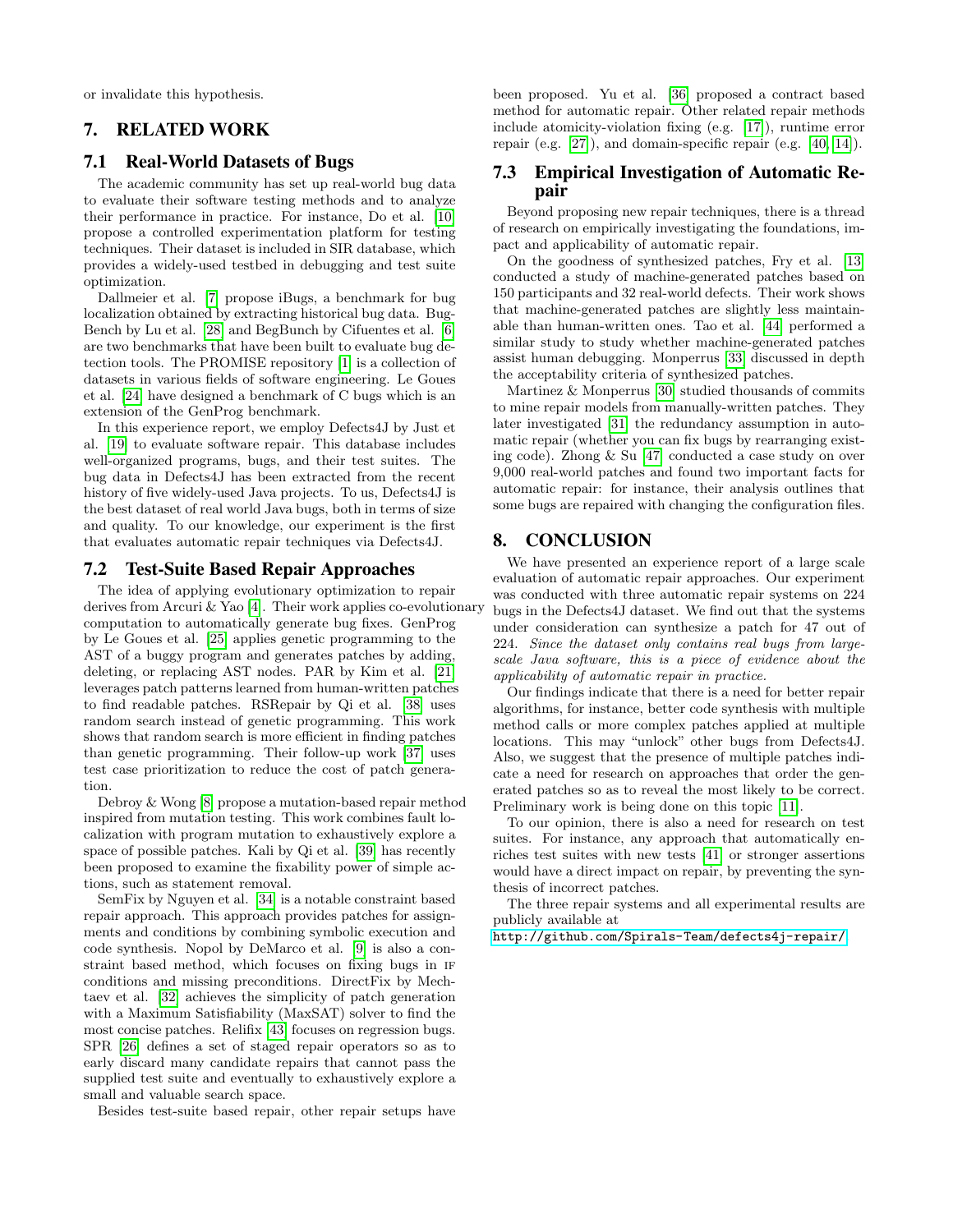# 9. REFERENCES

- <span id="page-10-20"></span>[1] Promise repository. <http://openscience.us/repo/>. Accessed: 2015-05-01.
- <span id="page-10-12"></span>[2] The github repository of the experimental data. [https:](https://github.com/Spirals-Team/defects4j-repair) [//github.com/Spirals-Team/defects4j-repair](https://github.com/Spirals-Team/defects4j-repair), 2015.
- <span id="page-10-8"></span>[3] R. Abreu, P. Zoeteweij, and A. J. Van Gemund. On the accuracy of spectrum-based fault localization. In Testing: Academic and Industrial Conference Practice and Research Techniques-MUTATION, 2007. TAICPART-MUTATION 2007, pages 89–98. IEEE, 2007.
- <span id="page-10-4"></span>[4] A. Arcuri and X. Yao. A novel co-evolutionary approach to automatic software bug fixing. In Proceedings of the IEEE Congress on Evolutionary Computation, pages 162–168, 2008.
- <span id="page-10-6"></span>[5] R. Bolze, F. Cappello, E. Caron, M. Daydé, F. Desprez, E. Jeannot, Y. Jégou, S. Lanteri, J. Leduc, N. Melab, et al. Grid'5000: a large scale and highly reconfigurable experimental grid testbed. volume 20, pages 481–494. SAGE Publications, 2006.
- <span id="page-10-19"></span>[6] C. Cifuentes, C. Hoermann, N. Keynes, L. Li, S. Long, E. Mealy, M. Mounteney, and B. Scholz. Begbunch: Benchmarking for c bug detection tools. In Proceedings of ISSTA, pages 16–20, New York, USA, 2009. ACM.
- <span id="page-10-17"></span>[7] V. Dallmeier and T. Zimmermann. Extraction of Bug Localization Benchmarks from History. In Proceedings of the Twenty-second IEEE/ACM International Conference on Automated Software Engineering, pages 433–436, 2007.
- <span id="page-10-22"></span>[8] V. Debroy and W. E. Wong. Using mutation to automatically suggest fixes for faulty programs. In Third International Conference on Software Testing, Verification and Validation, ICST 2010, Paris, France, April 7-9, 2010, pages 65–74, 2010.
- <span id="page-10-3"></span>[9] F. Demarco, J. Xuan, D. L. Berre, and M. Monperrus. Automatic repair of buggy if conditions and missing preconditions with smt. In Proceedings of the 6th International Workshop on Constraints in Software Testing, Verification, and Analysis, pages 30–39. ACM, 2014.
- <span id="page-10-16"></span>[10] H. Do, S. Elbaum, and G. Rothermel. Supporting controlled experimentation with testing techniques: An infrastructure and its potential impact. Empirical Software Engineering, 10(4):405–435, 2005.
- <span id="page-10-27"></span>[11] FanLong and M. Rinard. Prophet: Automatic Patch Generation via Learning from Successful Human Patches. Technical report, MIT, 2015.
- <span id="page-10-13"></span>[12] Z. P. Fry, B. Landau, and W. Weimer. A human study of patch maintainability. In Proceedings of the 2012 International Symposium on Software Testing and Analysis, ISSTA 2012, pages 177–187, New York, NY, USA, 2012. ACM.
- <span id="page-10-26"></span>[13] Z. P. Fry, B. Landau, and W. Weimer. A human study of patch maintainability. In Proceedings of the International Symposium on Software Testing and Analysis, pages 177–187, 2012.
- <span id="page-10-25"></span>[14] D. Gopinath, S. Khurshid, D. Saha, and S. Chandra. Data-guided repair of selection statements. In Proceedings of the 36th International Conference on Software Engineering, pages 243–253. ACM, 2014.
- <span id="page-10-14"></span>[15] Z. Gu, E. Barr, D. Hamilton, and Z. Su. Has the bug really been fixed? In Software Engineering, 2010 ACM/IEEE 32nd International Conference on, volume 1, pages 55–64, May 2010.
- <span id="page-10-10"></span>[16] S. Jha, S. Gulwani, S. A. Seshia, and A. Tiwari. Oracle-guided component-based program synthesis. In Proceedings of the International Conference on Software Engineering, volume 1, pages 215–224. IEEE, 2010.
- <span id="page-10-23"></span>[17] G. Jin, L. Song, W. Zhang, S. Lu, and B. Liblit. Automated atomicity-violation fixing. In Proceedings of the 32nd ACM SIGPLAN Conference on Programming Language Design and Implementation, pages 389–400, 2011.
- <span id="page-10-7"></span>[18] J. A. Jones, M. J. Harrold, and J. Stasko. Visualization of test information to assist fault localization. In Proceedings of the 24th international conference on Software engineering, pages 467–477. ACM, 2002.
- <span id="page-10-2"></span>[19] R. Just, D. Jalali, and M. D. Ernst. Defects4J: A database of existing faults to enable controlled testing studies for Java programs. In Proceedings of the International Symposium on Software Testing and Analysis (ISSTA), pages 437–440, July 23–25 2014.
- <span id="page-10-9"></span>[20] R. Just, D. Jalali, L. Inozemtseva, M. D. Ernst, R. Holmes, and G. Fraser. Are mutants a valid substitute for real faults in software testing. In 22nd International Symposium on the Foundations of Software Engineering (FSE 2014), 2014.
- <span id="page-10-11"></span>[21] D. Kim, J. Nam, J. Song, and S. Kim. Automatic patch generation learned from human-written patches. In Proceedings of the 35th International Conference on Software Engineering, pages 802–811, 2013.
- <span id="page-10-1"></span>[22] C. Le Goues, M. Dewey-Vogt, S. Forrest, and W. Weimer. A systematic study of automated program repair: Fixing 55 out of 105 bugs for \$8 each. In Software Engineering (ICSE), 2012 34th International Conference on, pages 3–13. IEEE, 2012.
- <span id="page-10-15"></span>[23] C. Le Goues, M. Dewey-Vogt, S. Forrest, and W. Weimer. A systematic study of automated program repair: Fixing 55 out of 105 bugs for \$8 each. In Proceedings of the 34th International Conference on Software Engineering, pages 3–13, 2012.
- <span id="page-10-21"></span>[24] C. Le Goues, N. Holtschulte, E. K. Smith, Y. Brun, P. Devanbu, S. Forrest, and W. Weimer. The manybugs and introclass benchmarks for automated repair of c programs. IEEE Transactions on Software Engineering (TSE), in press, 2015.
- <span id="page-10-0"></span>[25] C. Le Goues, T. Nguyen, S. Forrest, and W. Weimer. Genprog: A generic method for automatic software repair. Software Engineering, IEEE Transactions on, 38(1):54–72, 2012.
- <span id="page-10-5"></span>[26] F. Long and M. C. Rinard. Staged program repair with condition synthesis. In Proceedings of ESE/FSE, 2015.
- <span id="page-10-24"></span>[27] F. Long, S. Sidiroglou-Douskos, and M. C. Rinard. Automatic runtime error repair and containment via recovery shepherding. In ACM SIGPLAN Conference on Programming Language Design and Implementation, PLDI '14, Edinburgh, United Kingdom - June 09 - 11, 2014, page 26, 2014.
- <span id="page-10-18"></span>[28] S. Lu, Z. Li, F. Qin, L. Tan, P. Zhou, and Y. Zhou.